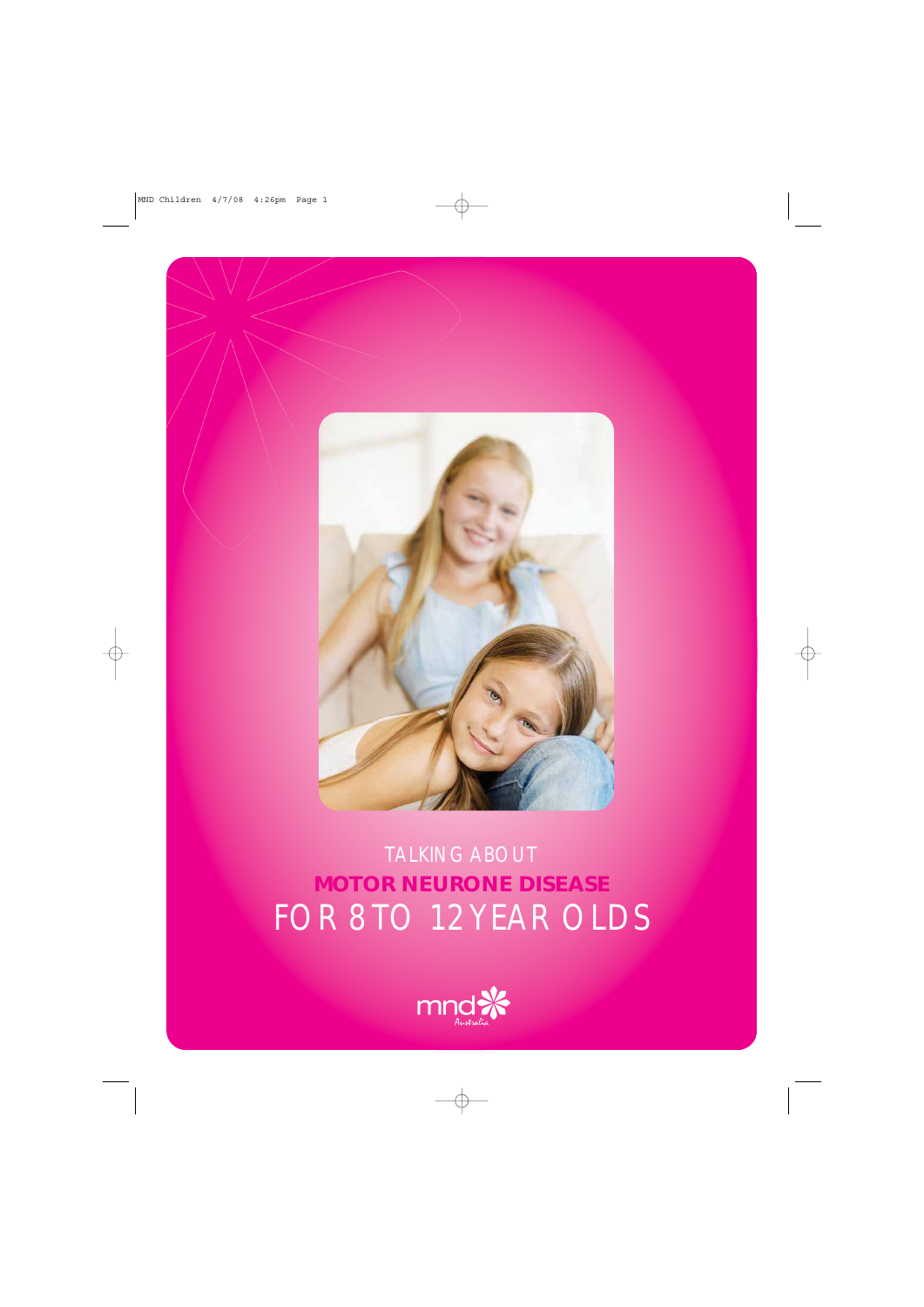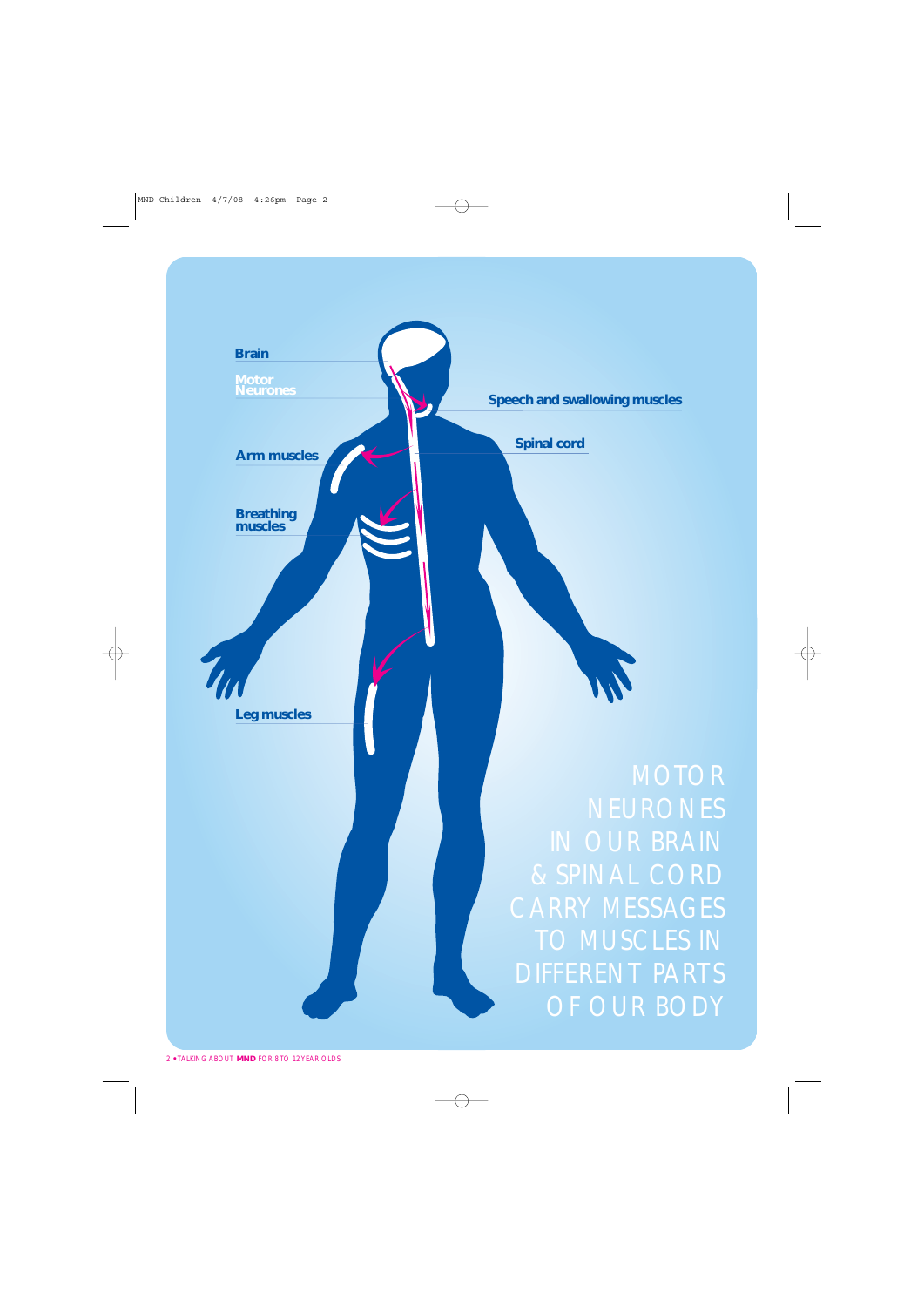Have you been feeling that your Mum or Dad has been moving more slowly and getting tired really fast? You might be worrying about what this means.

### This little book is to help you understand what is happening, and some ways you might be able to help.

### **WHAT'S THE PROBLEM?**

Our bodies are amazing - they can do so many things! That's because we have MUSCLES all over us.

Muscles help us to move around.The muscles in our legs work so that we can walk.The ones in our arms let us pick up things, clean our teeth and comb our hair. Our mouth and throat muscles let us talk, chew and swallow our food and drinks.

Before a muscle can move it needs a message from the brain telling it what to do.The brain sends its messages through special nerve cells called motor neurones. Motor neurone disease (MND) is the name for what happens when a person's motor neurones stop working properly. In some countries MND is called 'ALS'.

When motor neurones break down, fewer and fewer messages from the brain get through to some muscles.These muscles grow weaker and start to waste away. Eventually, no messages from the brain get through - the muscles won't move even when the person tries very hard to use them.

Some people with MND won't be able to walk, some can't move their arms. Others might sound 'funny' because they can't talk clearly or swallow properly any more.

If your Mum or Dad has MND they may not be able to do all the things with you that they did before.They may not be able to play with you or put their arms around you to give you a cuddle. But they will be happy to spend time with you.

When you feel like it, you can give them a big hug. It won't hurt them. Or you could cheer them up with a bright balloon or one of your special drawings.

Your parents will love and care for you just the same as before. Even when Mum or Dad's body begins to change, they will still be your own Mum or Dad 'underneath'.







TALKING ABOUT **MND** FOR 8 TO 12 YEAR OLDS **•** 3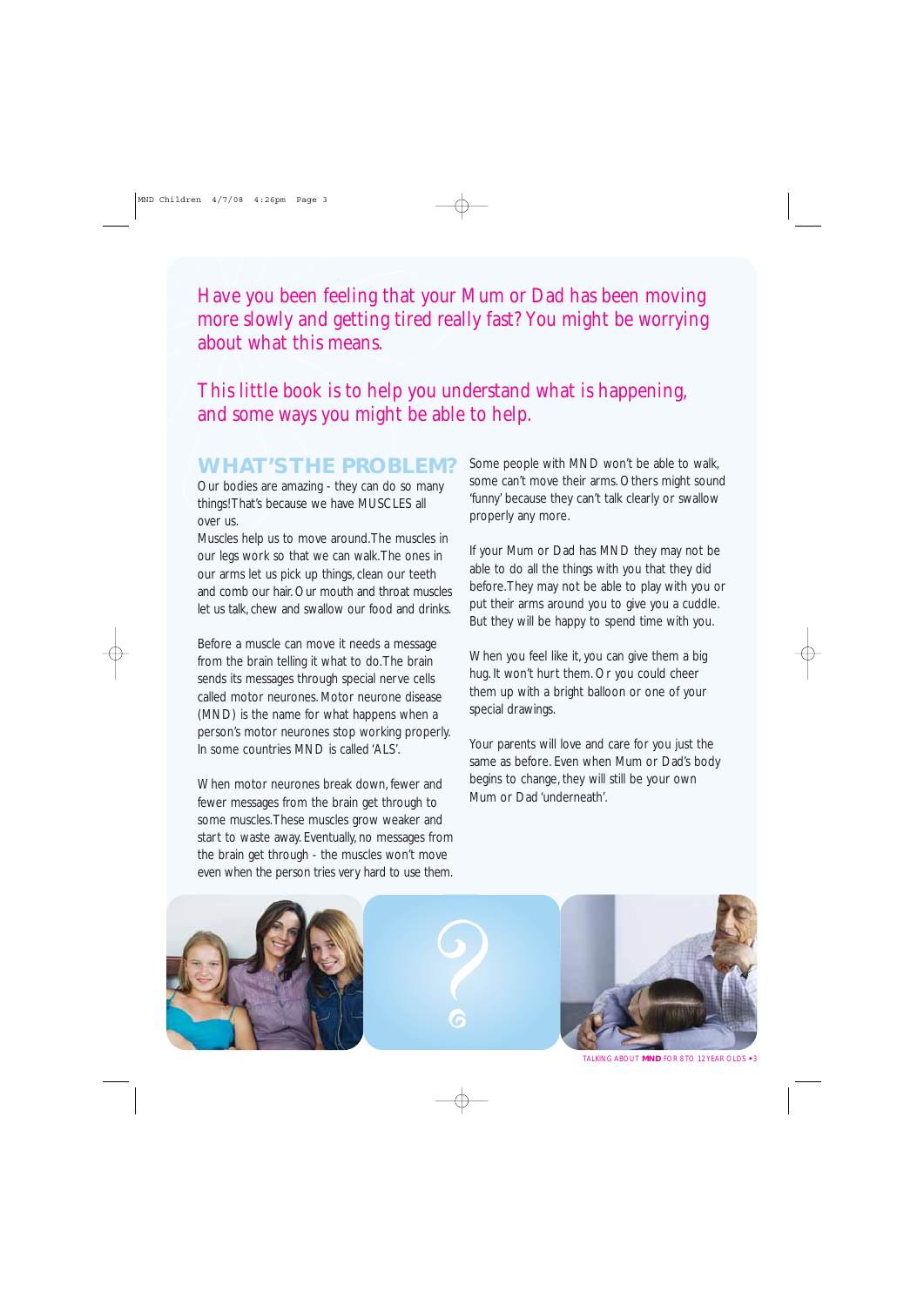





### **SOME IMPORTANT THINGSTO KNOW ABOUT MND**

- No-one knows what causes MND it just happens.
- No-one is to blame.There is nothing you have said or done that has caused Mum or Dad's MND.
- G<sup>-</sup> There is no cure for MND right now, but scientists all over the world are working very hard to find one.
- G You CAN'T catch MND. It's not 'germy'. You can always give Mum and Dad a hug and a kiss.

### FEELINGS

MND affects everybody's feelings in a family as well as Mum or Dad's body. One person may feel sad, another might get angry. Another person may act as if nothing is happening. You may have different feelings from other people in your family.

### That's OK - your feelings are YOURS, and they're right for you.

## Sad Feelings...

Sometimes you might feel very sad if you can't do the things you used to like doing. Mum and Dad will be feeling sad about this too.

MND can make Mum or Dad very tired. It might make them cry more easily, which may upset you. Sometimes you will cry too.

### It's OK to cry when you feel sad. Crying helps to get rid of tight feelings that build up inside us. It helps us to feel better.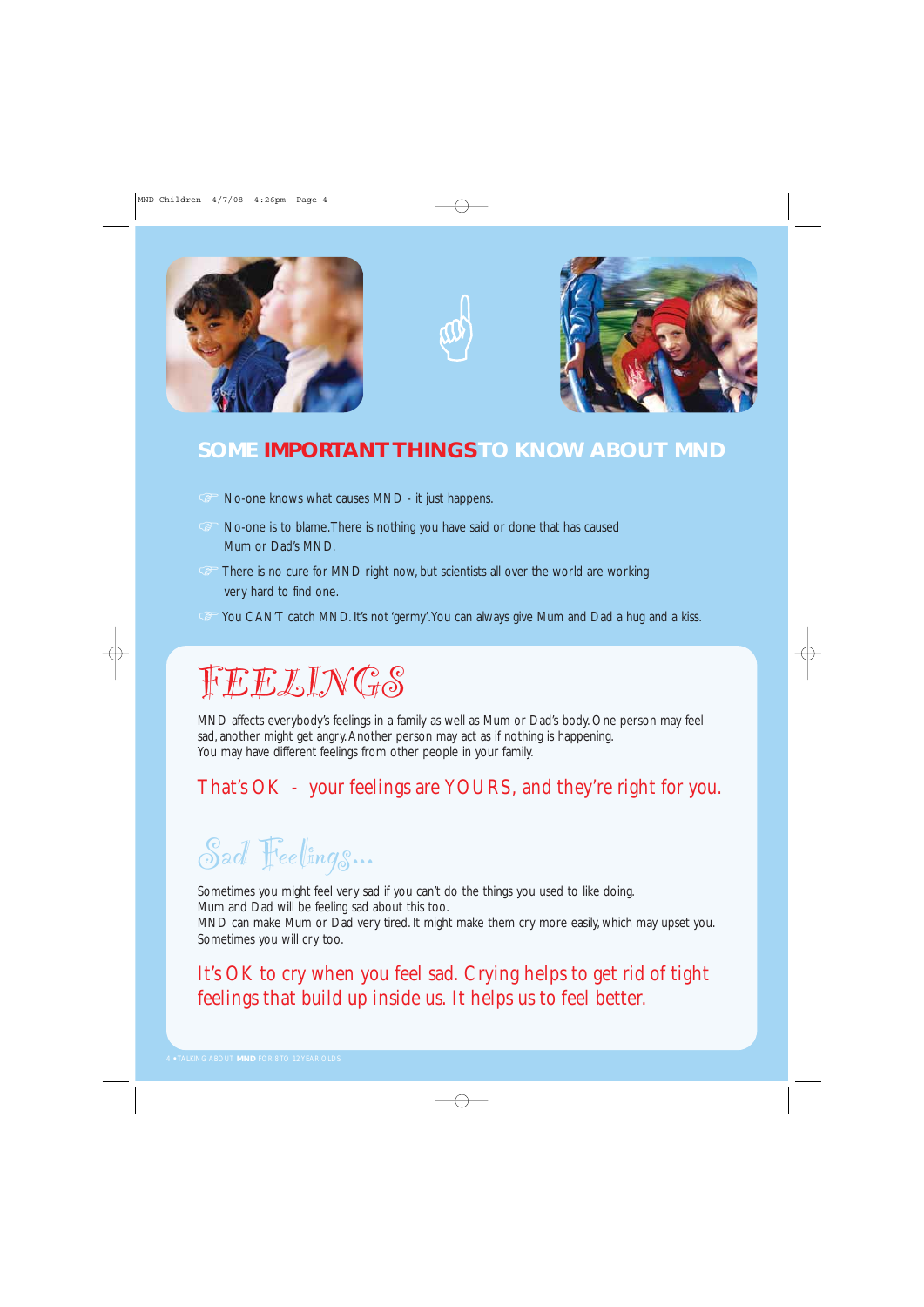# III Angry Feelings!!!

Sad or scared feelings can make you feel all 'mixed up', angry and HORRIBLE!

Mums or Dads with MND can also get cross because they need help now to do things they used to do themselves - like getting dressed or scratching an itchy spot.They won't like having to ask for help all the time.

MND might make YOU very angry because it can bring so many changes. It may take up so much of your parent's time and attention - time you used to have together.

And there could be a lot of strange people in the house helping Mum and Dad in the morning or when you get home from school.They are the health care team.They bring information and equipment to help make Mum or Dad more comfortable as their body changes.

### Anger's OK. It can help to clear the air, so you can be honest about how you really feel.

 $\llbracket \llbracket \rrbracket$  Happy  $\llbracket \text{`ee} \rrbracket$  ings.

You are going to have happy days as well as some sad times. Remember that Mum and Dad want you to be happy. It's good for you to go on playing with your friends, having fun, and being the person YOU are.

You can 'grow' good feelings by doing things that make you feel happy about yourself.



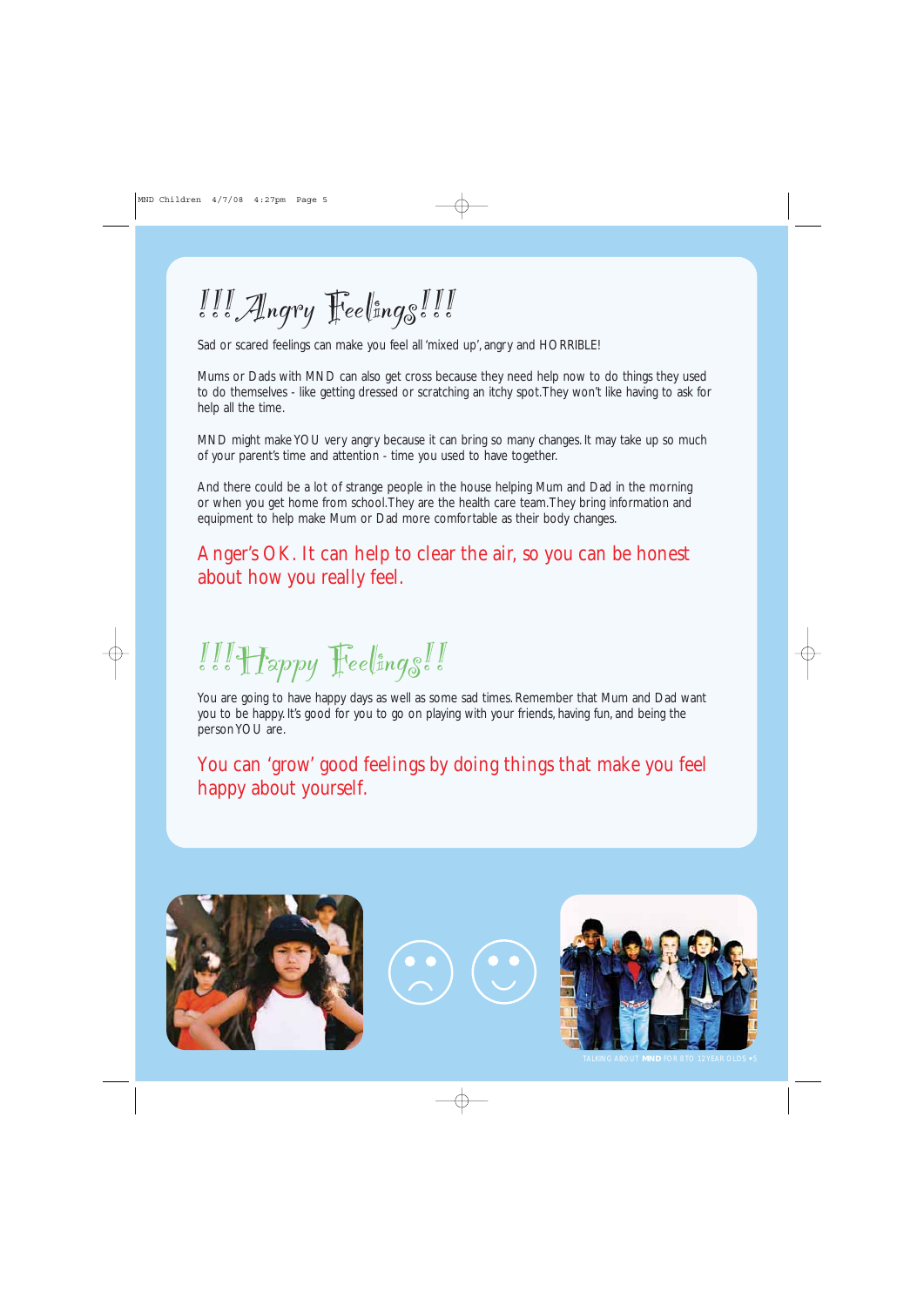Friends R 4ever

- **•** It's really important that you keep in touch with your friends.
- **•** Invite your friends to come over. Young people can help to cheer Mum or Dad up.
- **•** Good friends will begin to understand and get used to your Mum or Dad's illness.
- **•** Your parents have a little leaflet called 'For Friends' to give to your friends to read if you want to and if they're interested.

### **HOW YOU CAN HELP?**

- $\langle \phi \rangle$  Try to make every day with Mum or Dad special. Find out things that you can do to stay close together.
- $\overline{\mathcal{C}}$  There may be new, special games you can play, or maybe cuddle up and read, or watch a movie together.
- Try to find one thing that will help Mum or Dad. It can be your special thing to do and it can help you to feel closer to them. You'll be surprised how much help you can be! A

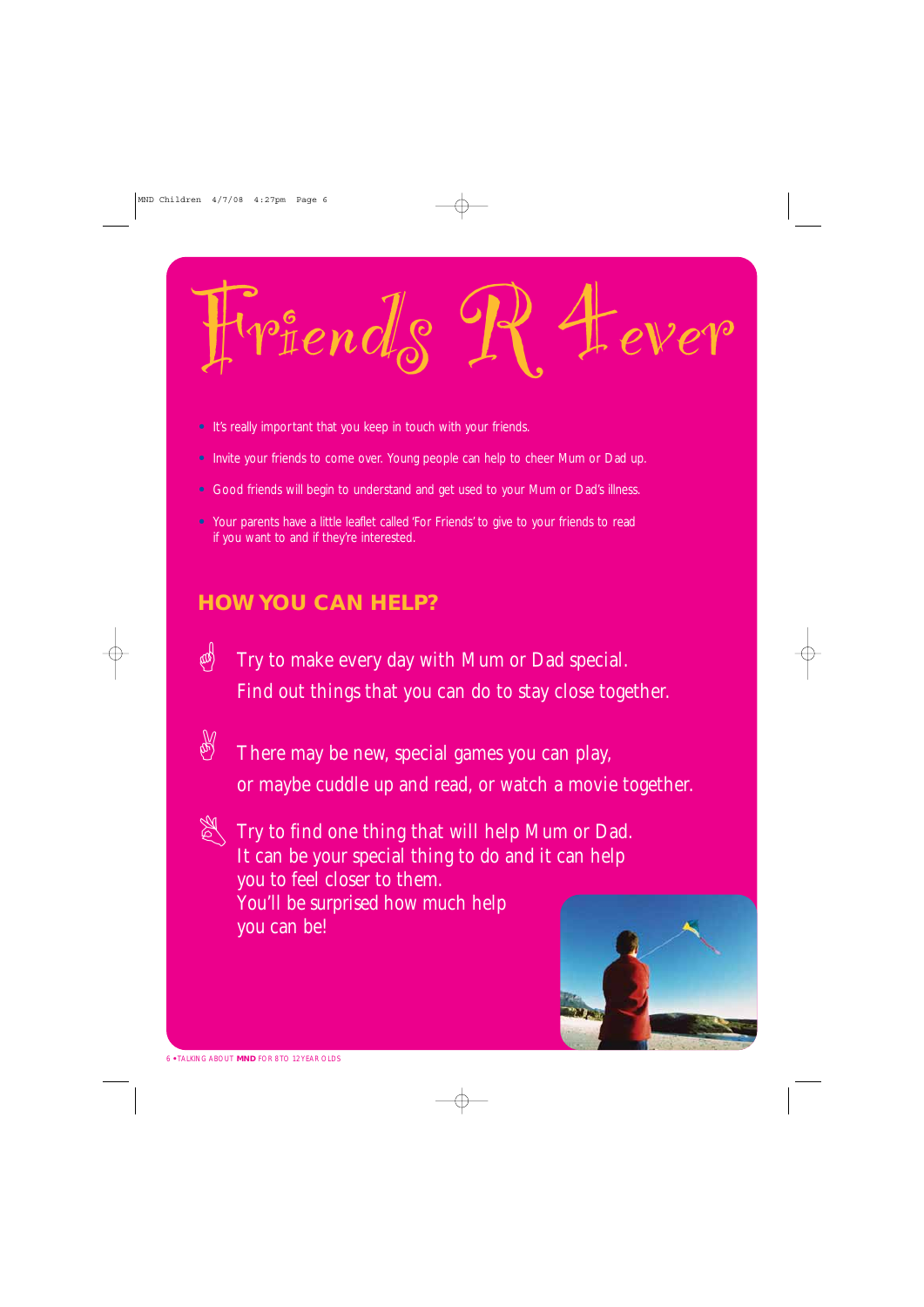**MND is a hard thing for your family to live with. But it does give you the chance to:**

- **LEARN MORE about each other**
- **Learn more about YOURSELF**
- **BE KIND & HELPFUL to each other**
- **UNDERSTAND & LOVE EACH OTHER BETTER.**

**If you would like to know more about other families who are living with MND, ask Mum or Dad to show you these websites.**

**About MND - For Kids** from Motor Neurone Disease Victoria **www.mnd.asn.au**

**Kids Help Line - Answers questions from young people aged 5 to 18 www.kidshelp.com.au**

**"What is ALS?" for KIDS - ALS is the American name for MND.** A fun-style website. **www.march-of-faces.org/KIDS/moe1.html**

**"All for Kids" - Information on MND** from the Canadian ALS Association **www.als.ca/allforkids**